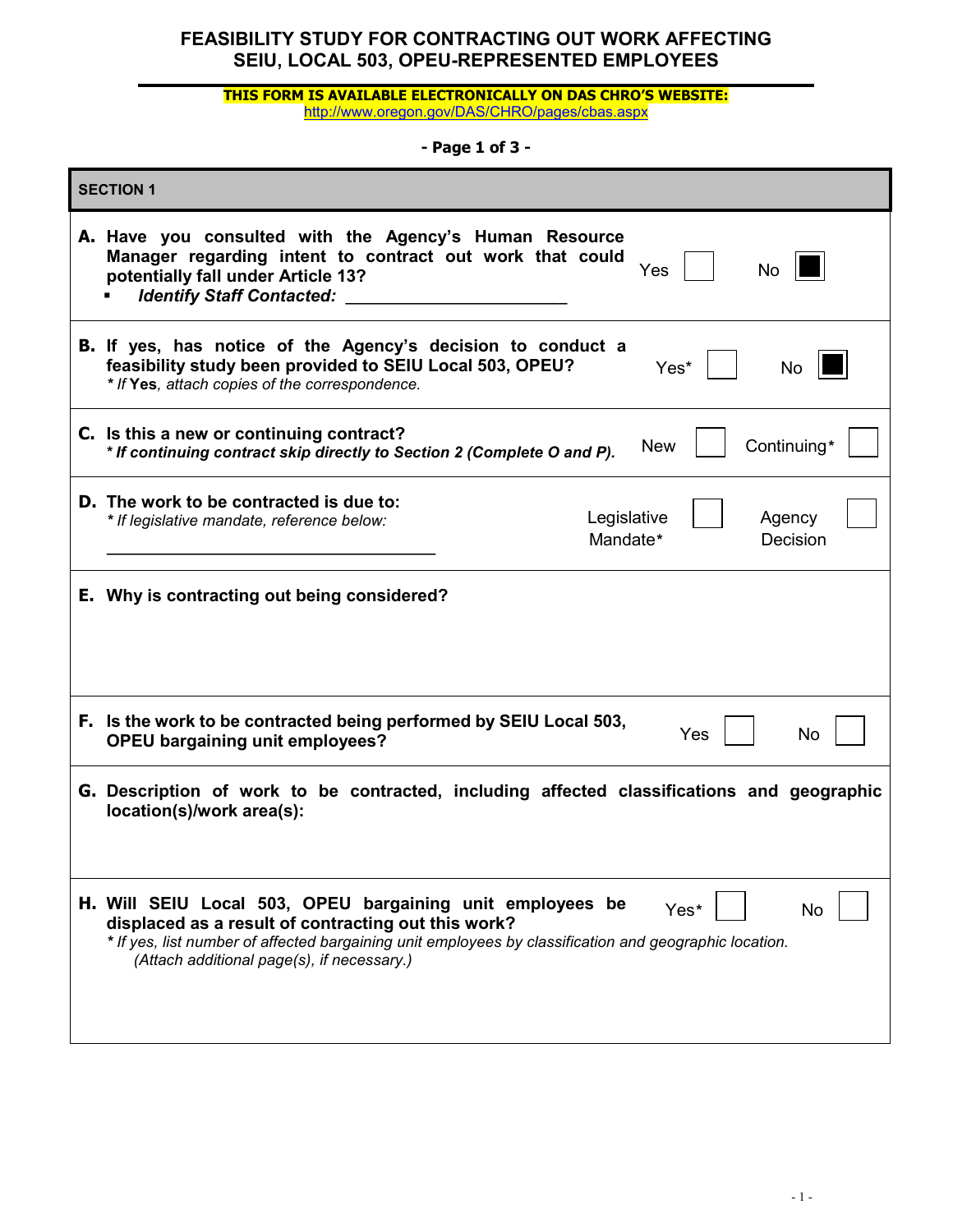# **- Page 2 of 3 –**

| I. Estimated cost to perform work by SEIU Local 503, OPEU bargaining unit employees, including<br>labor, equipment, materials, supervision, and other indirect costs:                                                                                                                                       |                                                                                                                                                                                                                            |                                                                                                                          |                                                                                                                                                                                                                                   |           |  |  |
|-------------------------------------------------------------------------------------------------------------------------------------------------------------------------------------------------------------------------------------------------------------------------------------------------------------|----------------------------------------------------------------------------------------------------------------------------------------------------------------------------------------------------------------------------|--------------------------------------------------------------------------------------------------------------------------|-----------------------------------------------------------------------------------------------------------------------------------------------------------------------------------------------------------------------------------|-----------|--|--|
|                                                                                                                                                                                                                                                                                                             | <b>Estimate Worksheet (detail cost calculations):</b>                                                                                                                                                                      |                                                                                                                          |                                                                                                                                                                                                                                   |           |  |  |
|                                                                                                                                                                                                                                                                                                             | Direct costs are those costs for performing the work<br>to be contracted. In calculating direct in-house<br>costs, list only those costs which will be eliminated if<br>the work is contracted-out.<br><b>DIRECT COSTS</b> |                                                                                                                          | Indirect costs include, but are not limited to, the costs of<br>facilities, utilities, and other administrative costs apportioned<br>among agency programs.<br>Write in these costs below, as necessary.<br><b>INDIRECT COSTS</b> |           |  |  |
|                                                                                                                                                                                                                                                                                                             | Labor*                                                                                                                                                                                                                     |                                                                                                                          |                                                                                                                                                                                                                                   |           |  |  |
|                                                                                                                                                                                                                                                                                                             | Equipment                                                                                                                                                                                                                  |                                                                                                                          |                                                                                                                                                                                                                                   |           |  |  |
|                                                                                                                                                                                                                                                                                                             | <b>Materials</b>                                                                                                                                                                                                           | $\overline{\mathbf{E}}$                                                                                                  |                                                                                                                                                                                                                                   | \$        |  |  |
|                                                                                                                                                                                                                                                                                                             |                                                                                                                                                                                                                            | $\overline{\mathcal{L}}$                                                                                                 |                                                                                                                                                                                                                                   | \$        |  |  |
|                                                                                                                                                                                                                                                                                                             |                                                                                                                                                                                                                            | $\overline{\mathcal{S}}$                                                                                                 |                                                                                                                                                                                                                                   | \$        |  |  |
|                                                                                                                                                                                                                                                                                                             |                                                                                                                                                                                                                            |                                                                                                                          |                                                                                                                                                                                                                                   |           |  |  |
|                                                                                                                                                                                                                                                                                                             | TOTAL =                                                                                                                                                                                                                    | $*$ \$ $\Omega$                                                                                                          | TOTAL =                                                                                                                                                                                                                           | $**$ \$ 0 |  |  |
|                                                                                                                                                                                                                                                                                                             |                                                                                                                                                                                                                            | * Total Direct Costs                                                                                                     | $\overline{0}$                                                                                                                                                                                                                    |           |  |  |
|                                                                                                                                                                                                                                                                                                             |                                                                                                                                                                                                                            | ** Total Indirect Costs                                                                                                  | \$0                                                                                                                                                                                                                               |           |  |  |
|                                                                                                                                                                                                                                                                                                             | $\int 0$<br>(Item I - Total Costs)                                                                                                                                                                                         |                                                                                                                          |                                                                                                                                                                                                                                   |           |  |  |
| Attach additional page(s) showing detail on how the above costs were calculated for each item listed, including number<br>of FTEs by classification; costs for each classification, including salary and other payroll expenses (OPE).<br>* Count only 80% of the state employee's straight-time wage rate. |                                                                                                                                                                                                                            |                                                                                                                          |                                                                                                                                                                                                                                   |           |  |  |
|                                                                                                                                                                                                                                                                                                             | J. Estimated cost to contract, including agency contract administration (inspecting and overseeing<br>contractor's work & contract compliance):<br><b>Estimate Worksheet:</b>                                              |                                                                                                                          |                                                                                                                                                                                                                                   |           |  |  |
|                                                                                                                                                                                                                                                                                                             |                                                                                                                                                                                                                            | <b>Estimated Contract Amount</b>                                                                                         | \$                                                                                                                                                                                                                                |           |  |  |
|                                                                                                                                                                                                                                                                                                             |                                                                                                                                                                                                                            | <b>Contract Administration</b>                                                                                           |                                                                                                                                                                                                                                   |           |  |  |
|                                                                                                                                                                                                                                                                                                             |                                                                                                                                                                                                                            |                                                                                                                          | <b>TOTAL (Item J)</b> = $$^0$                                                                                                                                                                                                     |           |  |  |
| Attach page(s) showing detail on how the above costs were calculated for each item listed, including, for contract<br>administration costs, the number of FTEs by classification; and components of labor costs/OPE (salary, health,<br>pension, social security).                                          |                                                                                                                                                                                                                            |                                                                                                                          |                                                                                                                                                                                                                                   |           |  |  |
|                                                                                                                                                                                                                                                                                                             | Part I and contract costs from Part J.                                                                                                                                                                                     |                                                                                                                          | K. Actual Savings: Difference between direct in-house costs from                                                                                                                                                                  | \$        |  |  |
|                                                                                                                                                                                                                                                                                                             |                                                                                                                                                                                                                            | required preparing for contracting out of the work.<br>(e.g., information technology hardware and/ or software upgrade). | L. Estimated costs to the agency, if any, for specific activities                                                                                                                                                                 | S         |  |  |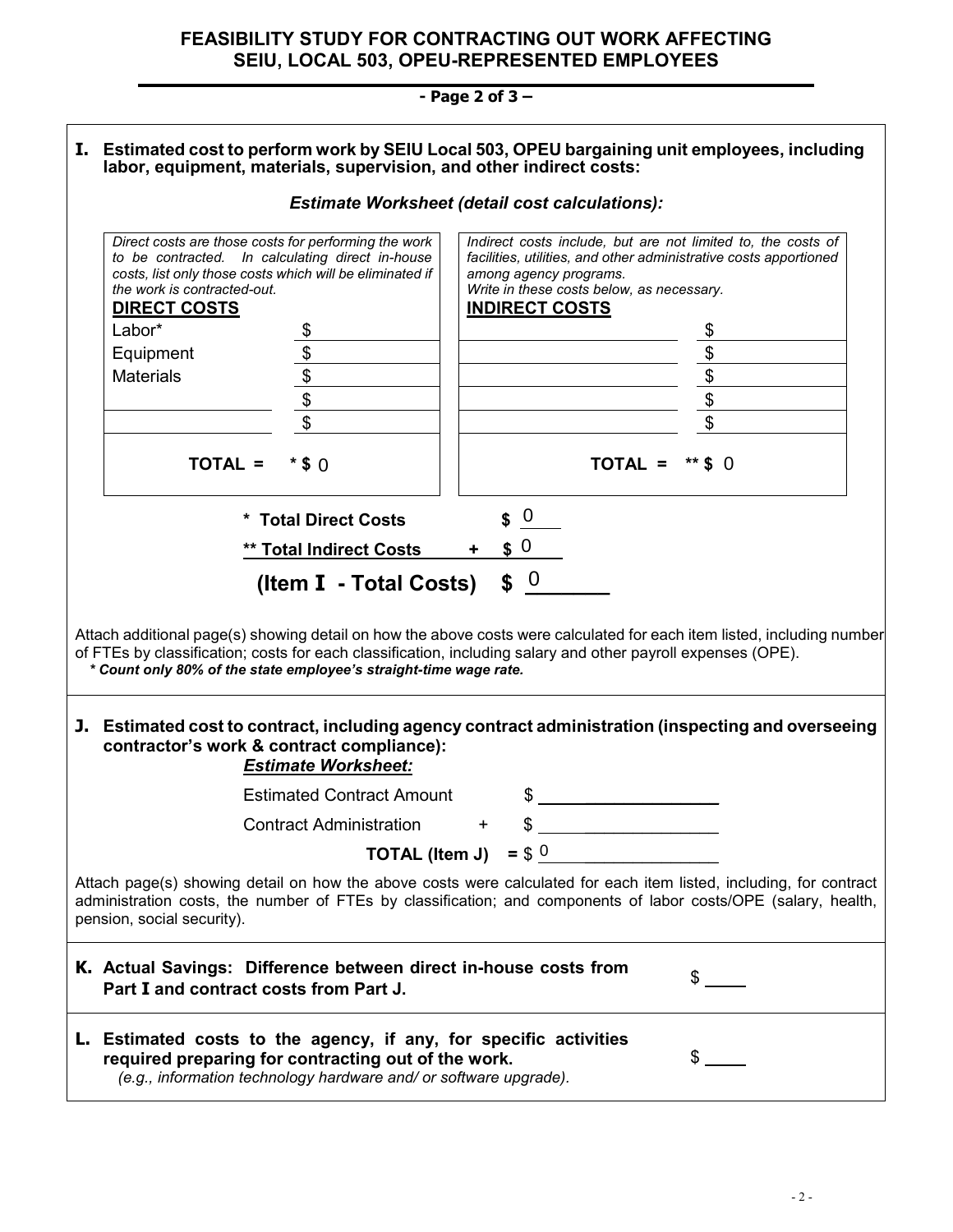| - Page 3 of 3 -                                                                                                                                                                                     |  |  |  |  |
|-----------------------------------------------------------------------------------------------------------------------------------------------------------------------------------------------------|--|--|--|--|
| M. Factors considered in decision to contract (cost, lack of staff or equipment, expertise, etc.):                                                                                                  |  |  |  |  |
|                                                                                                                                                                                                     |  |  |  |  |
| N. How will the quality of the services be maintained by contracting out of work?                                                                                                                   |  |  |  |  |
| <b>SECTION 2- Renewal of Existing Contract</b>                                                                                                                                                      |  |  |  |  |
| O. How has the contractor's performance affected the delivery of effective and efficient services?                                                                                                  |  |  |  |  |
| P. Is the cost of continuing the contracting out of<br>Yes*<br><b>No</b><br>services greater than the most recent bid?<br>* If yes, itemize the services and additional cost that will be incurred. |  |  |  |  |
| Date: ______________                                                                                                                                                                                |  |  |  |  |

Distribution: • Agency's Human Resource Office

- Labor Relations, DAS, Attn: LRU (LRU@oregon.gov)
- SEIU Local 503, OPEU, Attn: Legal Department (SEIU\_studies@seiu503.org)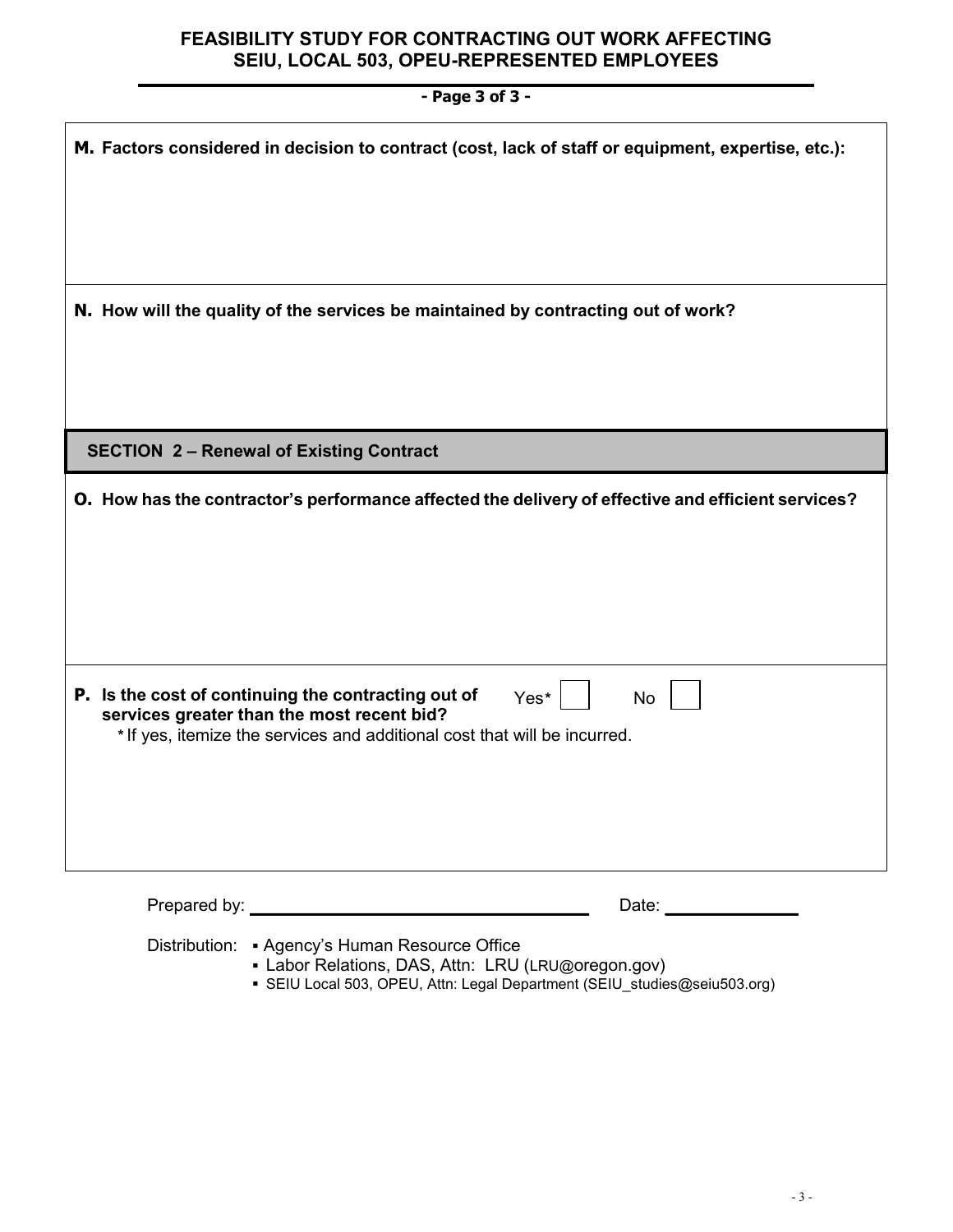# **INSTRUCTIONS**

**Purpose:** The 2019-2021 SEIU Collective Bargaining Agreement, Article 13 – Contracting Out, Section 1, requires a formal feasibility study before entering into a new contract or renewing an existing contract concerning work performed by bargaining unit members in the affected agency exceeds sixty thousand dollars (\$60,000) annually or when the contracting out will displace bargaining unit members. According to Section 3, "displaced" as used in the Article means when the work an employee is performing is contracted to another entity outside state government and the employee is removed from his/her job. Feasibility studies will not be required: (1) an emergency situation exists as defined in ORS 279A.010(1)(f), and (2) either the work in question cannot be done by available bargaining unit employees or necessary equipment is not readily available.

The feasibility study serves both as notice to the union that bargaining unit work is proposed to be contracted-out, and it describes the rationale for contracting it out. Feasibility studies are not required if the work to be contracted has not historically been performed by bargaining unit employees, or if an emergency exists which affected employees customarily performing the work are unable to deal with. If the State has classification(s) that meet the broad, generic nature of the work, then you should complete a feasibility study. Contact your Human Resource Office if you have any questions.

Complete the feasibility form to document and summarize the work to be contracted out. Other formats or narratives may be used if appropriate to the work being contracted out, provided that there is no substantive change to the information.

# **Required Information**

## **SECTION 1**

**A. Have you consulted with the agency's Human Resource Manager regarding intent to contract out work that could potentially fall under Article 13?**

Check "Yes" or "No" to indicate if you contacted the agency's Human Resource Office on the intent to contract out work. If "Yes" is checked; identify the agency HR Staff contacted.

**B. If question A is YES, has notice of the agency's decision to conduct a feasibility study been provided to SEIU Local 503, OPEU?**

If "Yes" is checked for A, above, identify "Yes" or "No" if notice was provided to SEIU and attach copies.

**C. Is this a new or continuing contract? If it is a continuing contract skip questions C to N and go directly to Section 2 (questions O and P).** 

Check "New" or "Continuing." Renewal of an existing contract is considered a "continuing" contract.

**D. Is the work to be contracted-out due to legislative mandate or agency decision?** 

Identify whether there is a "legislative mandate" or if it was an "agency decision" to contract out the work. If it is a "Legislative Mandate" attach all relevant budget notes and fill-in the bill number or statute reference and effective date the reference.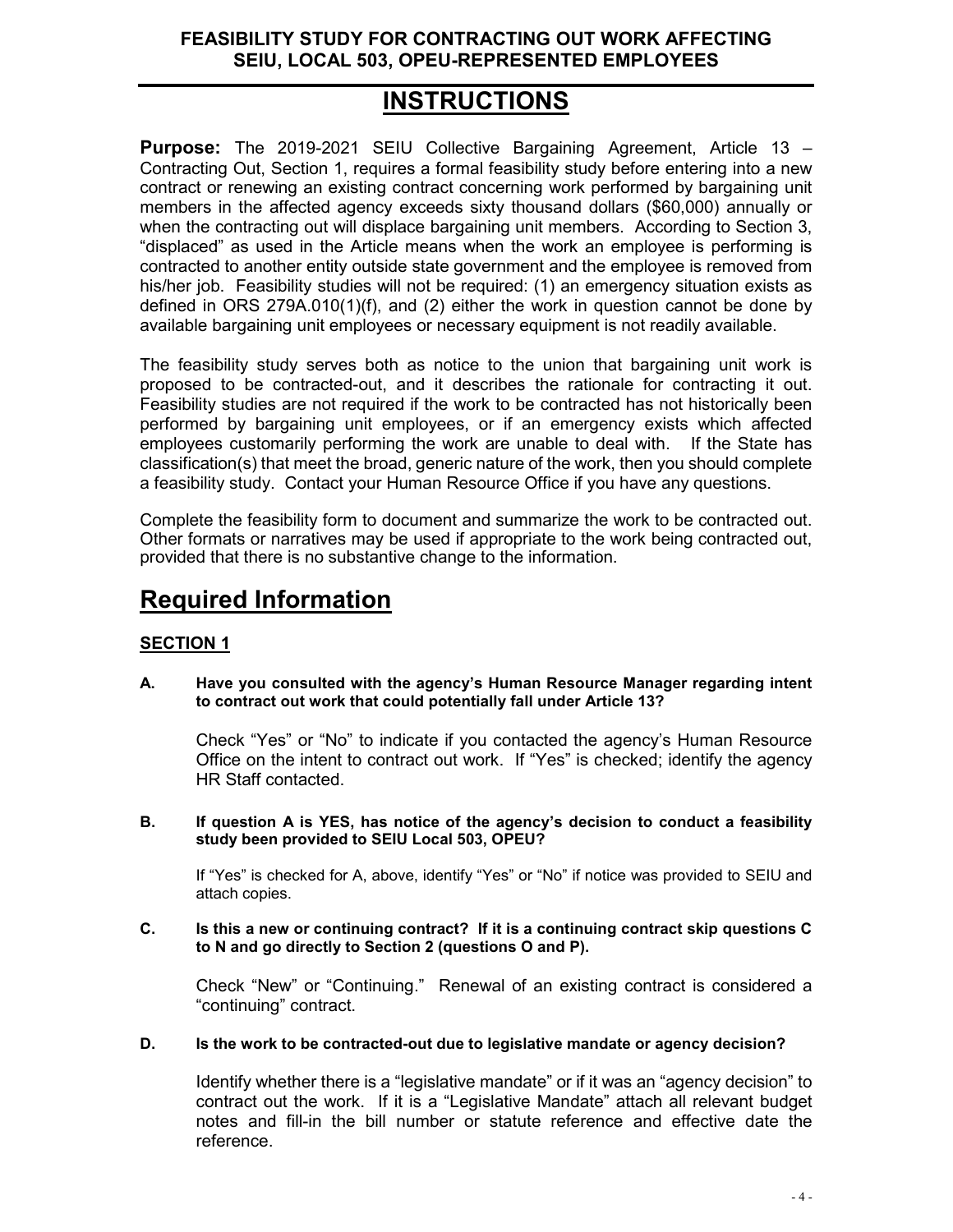#### **E. Why is contracting out being considered?**

For example: lack of staff expertise in the specified area; current staff do not have training or time and contractor will provide the equipment, software, and data.

#### **F. Is the work to be contracted-out being performed by SEIU Local 503, OPEU bargaining unit employees?**

Check "Yes" or "No". The CBA requires a formal feasibility study when a contract concerning work performed by bargaining unit members exceeds sixty thousand dollars (\$60,000) annually or when the contracting out will displace bargaining unit members.

#### **G. Describe the work to be contracted-out, including affected classifications and geographic locations/work areas.**

The description is intended to lay out the scope of the work and the activities that would have to be done by bargaining unit employees if the work, or some parts of it, is not contracted-out. Identify the classifications performing the work and the geographic location(s)/work area(s) of the work to be done.

#### **H. Will SEIU Local 503, OPEU bargaining unit employees be displaced as a result of contracting out this work?**

Check "Yes" or "No". If bargaining unit employees will be displaced, 30-day notification prior to releasing any bid is required. The union may submit an alternative proposal during that 30-day period. If no employees are displaced, the 30-day notification is not required.

#### **I. Estimate the cost to perform work by SEIU Local 503, OPEU bargaining unit employees, including labor, equipment, materials, supervision, and other indirect costs.**

Fill in the estimate worksheet. Attach additional pages as necessary.

The comparison is made based on an estimate of all costs of doing the work with bargaining unit employees versus an estimate of all costs of contracting out the work. The basis for the estimates must be documented, although it may vary depending on the activities to be contracted-out. Count only 80% of the state employee's straight-time wage rate.

The estimate for doing the work with bargaining unit employees should be based on costs for labor, equipment, and materials (including services) and any other items in the agency's cost analysis. Supervision and other indirect costs should be included. Indirect costs include the cost of facilities, utilities, and other administrative costs apportioned among all agency programs. Any other costs used in the agency's decision should also be identified. If displacement will result from contracting out, a more detailed assessment may be necessary including all related documentation.

Costs of contracting out should be based on historical contract costs for similar work, if available, and must include costs of administering the contract.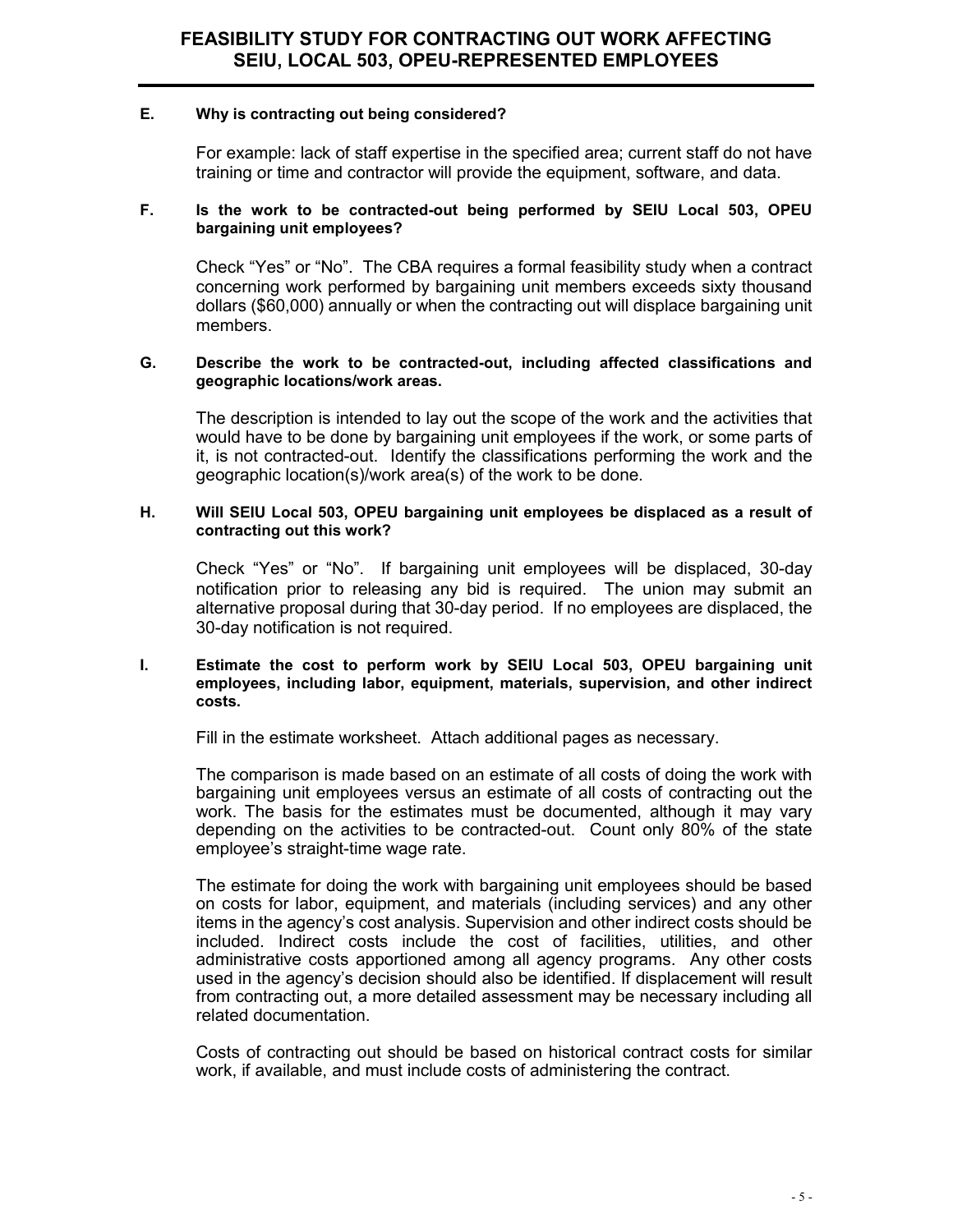#### **J. Estimate the cost to contract out the work, including agency contract administration (inspecting and overseeing contractor's work & contract compliance).**

Fill in the estimate worksheet. Attach additional pages as necessary.

#### **K. What are the Actual Savings? This is the difference between direct in-house costs from Part I and contract costs from Part J.**

This is the actual savings resulting from contracting out work performed by employees in bargaining unit.

#### **L. Estimate the costs to the agency, if any, for specific activities required preparing for contracting out of the work. (e.g., information technology hardware and/ or software upgrade).**

Identify the estimated costs to prepare the agency to initially contract out bargaining unit work (e.g., startup costs). The costs will include the estimated labor costs, contract development costs, audit costs, and other agency costs required prior to contracting out the work. Only costs incurred by the State agency contracting out the work will be included. Costs relating to the drafting of the feasibility study, responding to legislature inquiries or mandates, and responding to union inquires will not be included.

In the event the contracting out is not initiated within one year of the date of the feasibility study the union, upon written request, may request the State to update the estimates of the feasibility study. The State will provide an update of the estimated amount within 30-days of receipt of the written request.

#### **M. What factors were considered in the decision to contract out (e.g., cost, lack of staff or equipment, expertise, etc.)?**

A description of why the work is being contracted-out. Cost savings would be an obvious reason, but others may exist such as lack of staff or equipment, lack of expertise, or critical time frames that must be met.

#### **N. How will the quality of the services be maintained by contracting out of work?**

For example: The contract administrator will track and monitor the work of the contractor, monitor performance and deliverables, further, the contract covers nonperformance.

### **SECTION 2 – RENEWAL OF EXISTING CONTRACT**

#### **O. How has the contractor's performance affected the delivery of effective and efficient services?**

For example: The contractor provided monthly data regarding the services, hours utilized, and the number of clients served; which met established deliverables.